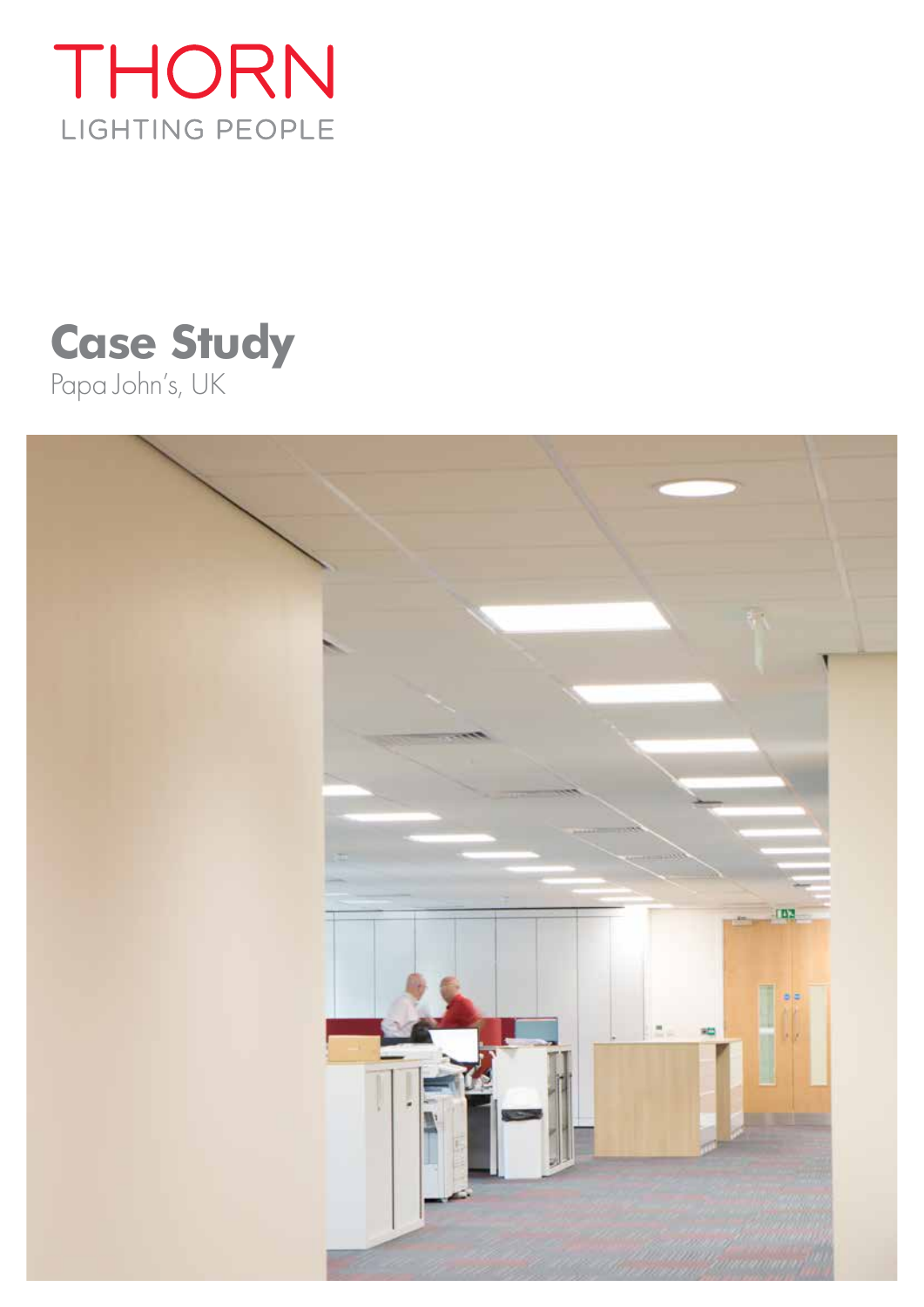# **Thorn provides all the toppings for Papa John's lighting upgrade**

#### **Background**

The Papa John's restaurant franchise is the third largest take-out and pizza delivery restaurant chain in the world with headquarters in Jeffersontown, Kentucky, near Louisville. Papa John's (GB) Limited was incorporated on 20 Dec 1990 and located in Milton Keynes. The detached facility, which covers nearly 50 thousand square feet, has undergone a £2.1million refurbishment that has seen the office completely stripped of its previous amenities and replaced with modern installations and exteriors. This included the construction of a new reception and atrium along with the complete reconfiguration of the existing car parking area, strip out of all of the internal finishes, lighting, ceilings, carpets, partitioning, electrical installation, air conditioning, ventilation, toilets and external areas.

## **Lighting Objectives**

Thorn Lighting has provided a 'one stop shop' for Papa John's at the company's new headquarters in Milton Keynes, Buckinghamshire in an upgrade to energy efficient, low maintenance LED lighting. In addition to offices, the facility houses a £5m dough plant and quality control centre, supplying over 400 outlets. Thorn's brief was to achieve the upgrade to energy efficient, low maintenance LED lighting whilst improving the overall illumination of the facility with the required maintained illuminance and 80% uniformity. The target for the installation was to provide an overall building lighting efficiency of not be less than 60 luminaire lumens / circuit watt and provide various lux levels for different areas. To increase energy savings, automatic detection with a daylight link facility has also been provided where natural daylight is available.





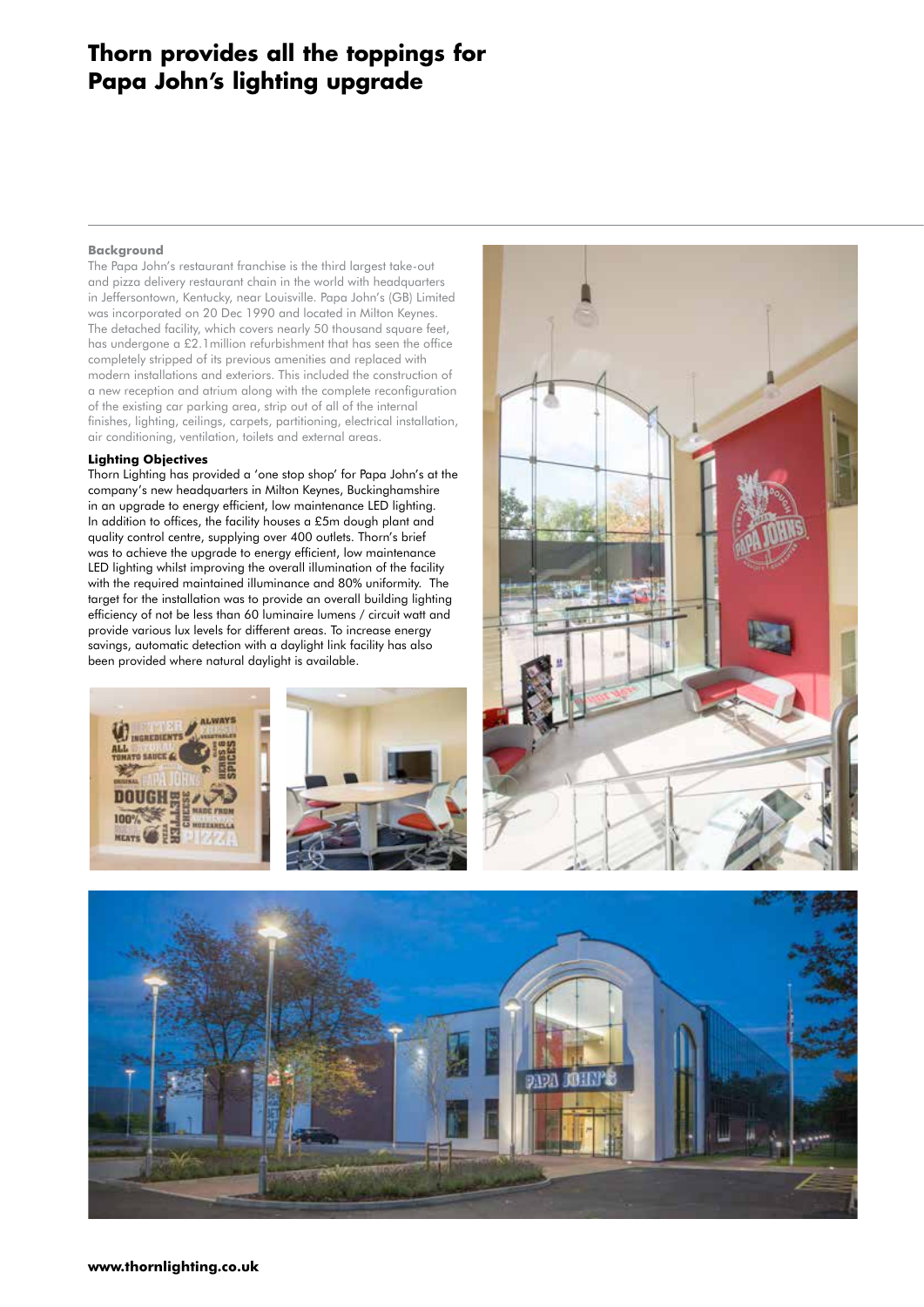



### **Solution**

The Thorn team worked closely with Halligan Associates, Birmingham, to meet the stringent requirements of the project and came up with a design that included 600 x 600 Omega Pro LED recessed luminaires and Chalice LED recessed downlights to provide 450 lux throughout the office areas. The Omega Pro LED 600x600mm fitting has a slim 12mm profile and a UV-stabilised opal acrylic diffuser so it will retain its clean look. The IP44 rated Omega provides excellent glare control (UGR<19/22) and is easily retrofitted, whilst maintenance is significantly reduced by the 50,000 hours' life of the 4000K LED lamps supplied with the fitting. Thorn's Chalice LED is a high performance LED downlight that offers exceptional efficiency with a class-leading efficacy of up to 110 Llm/W. The high performance optic and light mixing chamber provide a uniform appearance which, combined with a unified glare ratio <19, CRI 80 and CRI 90, makes Chalice perfect for high quality lighting applications.

Other Thorn products used in Papa John's upgrade include Glacier LED, modern and efficient decorative LED pendant luminaire with high lumen packages, in the Reception area and Surface Aquaforce IP65 rated LED luminaires in the dough room to provide the required 500 lux via low energy lighting in this damp, dusty environment. Thorn Plurio, which combines high performance with obtrusive light avoidance, was used in the car park. Thorn luminaires have been used throughout the building and additionally installed in the board room, meeting rooms, plant rooms, server rooms staircases, kitchens and toilets.